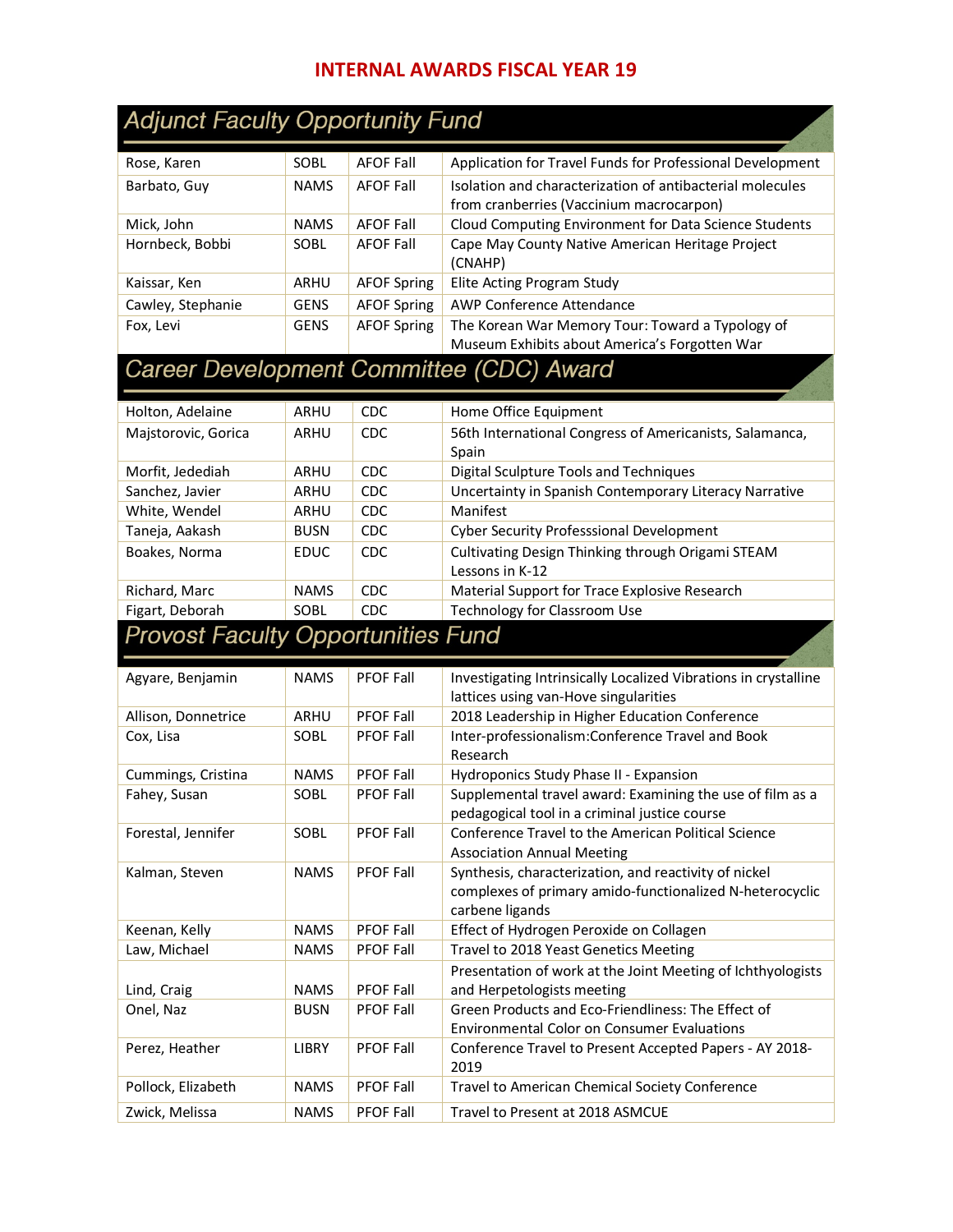| Adelung, Mark                       | <b>HSCI</b> | <b>PFOF Spring</b> | Conference travel to the AACN Faculty Practice Pre          |
|-------------------------------------|-------------|--------------------|-------------------------------------------------------------|
|                                     |             |                    | <b>Conference and Doctoral Education Conference</b>         |
| Balasco, Lauren                     | SOBL        | <b>PFOF Spring</b> | Contested Development and State Repression: Argentina       |
|                                     |             |                    | and Chile                                                   |
| Bonnan-White, Jess                  | SOBL        | <b>PFOF Spring</b> | Scholarly Presentation: Postgraduate Course on              |
|                                     |             |                    | Victimology, Victim Assistance, and Criminal Justice -      |
|                                     |             |                    | Dubrovnik, Croatia                                          |
| Crisp, Aexis                        | <b>NAMS</b> | <b>PFOF Spring</b> | Conference Travel SICB 2019                                 |
| Cydis, Susan                        | <b>EDUC</b> | <b>PFOF Spring</b> | Clinical Interns, Professors and Teachers: Using innovative |
|                                     |             |                    | pedagogical practice to meet the needs of diverse learners  |
|                                     |             |                    | in K-3 classroom settings and support pre-service teachers' |
|                                     |             |                    | competence in early                                         |
| Fleck Raymond, Jessica              | SOBL        | <b>PFOF Spring</b> | Dissemination of Findings from Lifestyle and Brain          |
|                                     |             |                    | <b>Connectivity Research</b>                                |
| Kazi, Nazia                         | SOBL        | <b>PFOF Spring</b> | Manuscript Preparation: "The Islamophobia of Intelligence:  |
|                                     |             |                    | The CIA, the FBI, and Muslims"                              |
| Lague, Michael                      | <b>NAMS</b> | <b>PFOF Spring</b> | Presentation of Research at the Annual Meeting of the       |
|                                     |             |                    | AAPA (2019)                                                 |
| Lebak, Kimberly                     | <b>EDUC</b> | <b>PFOF Spring</b> | Examining how teachers adapt instruction through the        |
|                                     |             |                    | formative assessment process,                               |
| Pfeiffer-Herbert, Anna              | <b>NAMS</b> | <b>PFOF Spring</b> | Coastal Ocean Dynamics Conference                           |
| Podlesny, Erin                      | <b>NAMS</b> | <b>PFOF Spring</b> | Travel to National American Chemical Society Conference     |
|                                     |             |                    | March-April 2019                                            |
| Reddy, Nancy                        | <b>GENS</b> | <b>PFOF Spring</b> | Association of Writers and Writing Programs Conference      |
| Ruffin, Larider                     | <b>HSCI</b> | <b>PFOF Spring</b> | Mission Trip to Haiti and Presentation                      |
| Yang, Kaite                         | SOBL        | <b>PFOF Spring</b> | Workshop on Longitudinal Data Analysis and Multilevel       |
|                                     |             |                    | Modeling                                                    |
| Becasech & Professional Development |             |                    |                                                             |

## **Research & Professional Development**

| Abernathy, Claire             | SOBL        | <b>RPD Main</b> | Understanding and Responding to Constituent Opinion in<br>Congress                                                            |
|-------------------------------|-------------|-----------------|-------------------------------------------------------------------------------------------------------------------------------|
| Chang, Chung Fan              | <b>ARHU</b> | <b>RPD Main</b> | Solo Exhibition – Kite XI at the Stockton Art Gallery                                                                         |
| Cummings, Cristina            | <b>NAMS</b> | <b>RPD Main</b> | The Role of Ctb9: Identification of Interacting Proteins                                                                      |
| Estrada Reynolds,<br>Victoria | SOBL        | <b>RPD Main</b> | A Comparison of Positive and Negative Attitudes among<br>Racial Minority and Majority Groups                                  |
| Favorito, Jessica             | <b>NAMS</b> | <b>RPD Main</b> | Vineyard Soil Physicochemical Analysis on the Stockton<br>Campus Farm                                                         |
| Finch, Jessie                 | SOBL        | <b>RPD Main</b> | <b>Operation Streamline Book</b>                                                                                              |
| Forestal, Jennifer            | SOBL        | <b>RPD Main</b> | Political Spaces: Building Democracies in a Digital Age<br>(Chapter 4, "'Promises of Stability:' Building for the<br>Future") |
| Galantino. Mary Lou           | <b>HLTH</b> | <b>RPD Main</b> | Yoga for Cancer Survivors with Chemotherapy-induced<br>peripheral neuropathy                                                  |
| Guers, John                   | <b>HLTH</b> | <b>RPD Main</b> | Comparision of Brain Blood Flow in Acute Exercise and<br>Opioid Use                                                           |
| Hancock, Nathaniel            | ARHU        | <b>RPD Main</b> | <b>Blue Highways</b>                                                                                                          |
| Jackson, Christina            | SOBL        | <b>RPD Main</b> | Embodied Difference: Divergent Bodies in Public<br><b>Discourse</b>                                                           |
| Kalman, Steven                | <b>NAMS</b> | <b>RPD Main</b> | Bifunctional Nickel Catalysts for Transfer Hydrogenation                                                                      |
| Lind, Craig                   | <b>NAMS</b> | <b>RPD Main</b> | Quantifying Seasonal Costs of Snake Fungal Disease in a<br>Field-Active Pitviper                                              |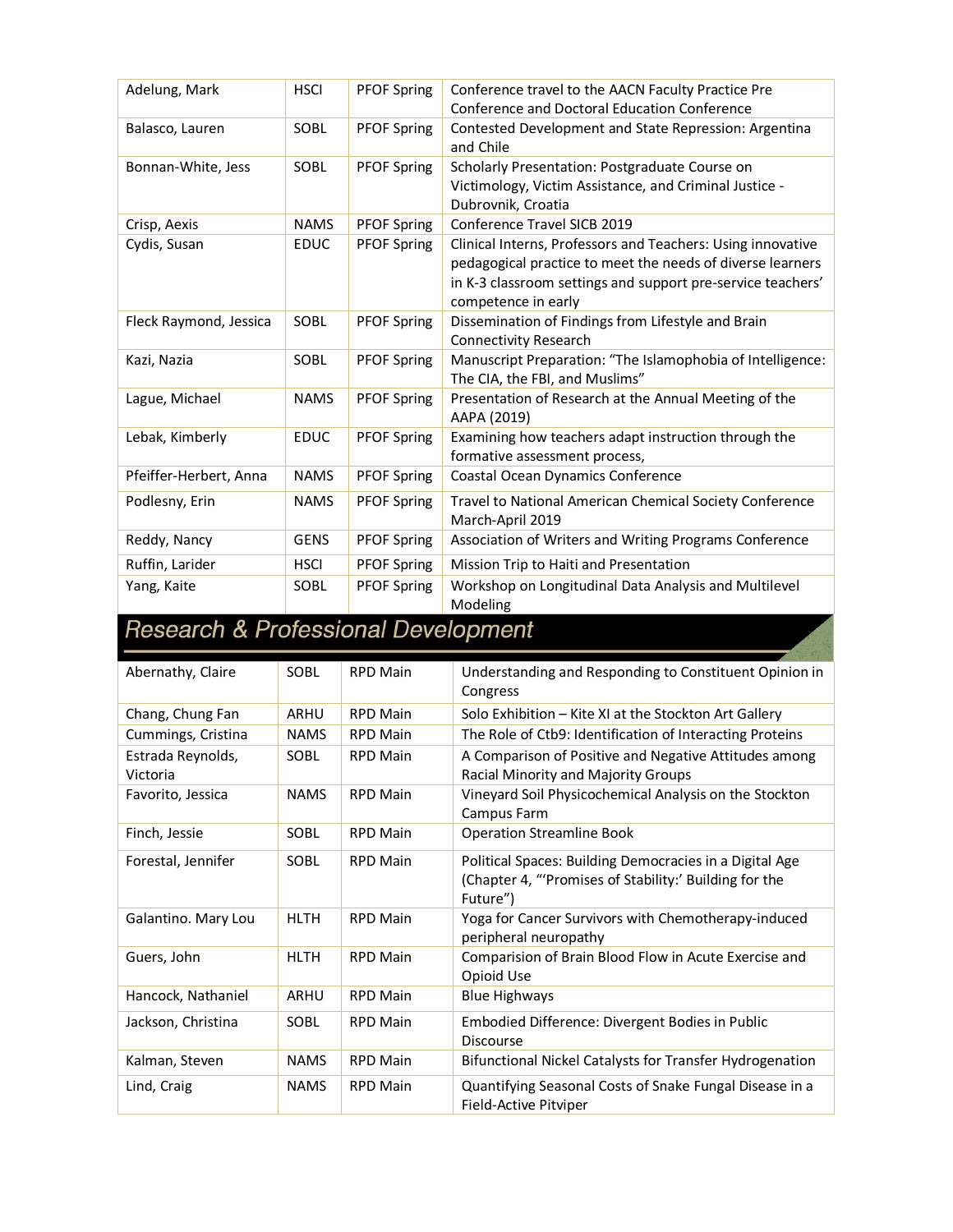| Madan, Manish                         | SOBL        | <b>RPD Main</b>      | Violence against Women: Understanding Factors<br>Determining Men's Views about Marital Rape in India |
|---------------------------------------|-------------|----------------------|------------------------------------------------------------------------------------------------------|
| Manson, J. Russell                    | <b>NAMS</b> | <b>RPD Main</b>      | Episodic disruption and stream metabolism: a field                                                   |
|                                       |             |                      | experiment and analysis in Northern Italy's Venetian<br>Plain                                        |
| McShea, Betsy                         | <b>GENS</b> | <b>RPD Main</b>      | Preparing Students for College Readiness: A Math and<br>Sports Textbook Project PHASE TWO            |
| Nzuki, Francis                        | <b>GENS</b> | <b>RPD Main</b>      | Examining The Mathematics Identities Of Developmental<br><b>Mathematics Students</b>                 |
| Pemberton, Barry                      | <b>NAMS</b> | <b>RPD Main</b>      | Spectralelectrochemistry of light harvesting<br>organometallic complexes                             |
| Pfeiffer-Herbert, Anna                | <b>NAMS</b> | <b>RPD Main</b>      | Oceanographic Surveys of Little Egg Inlet                                                            |
| Pittenger, Caitlin                    | ARHU        | <b>RPD Main</b>      | <b>Reshaping Perspective</b>                                                                         |
| Reddy, Nancy                          | <b>GENS</b> | <b>RPD Main</b>      | Pocket Universe, a collection of poems                                                               |
| Reeves, Gordan                        | <b>NAMS</b> | <b>RPD Main</b>      | Ruthenium(II) complexes of dipyridyldiamine ligands                                                  |
| Reiser, David                         | <b>ARHU</b> | <b>RPD Main</b>      | ABEY BABY -- a music video song-cycle                                                                |
| Richard, Marc                         | <b>NAMS</b> | <b>RPD Main</b>      | Acquisition of a Chiller System for Trace Explosive<br>Research                                      |
| Ross, Rain                            | ARHU        | <b>RPD Main</b>      | Performing Beyond the Binary                                                                         |
| Sanchez, Francisco<br>(Javier)        | ARHU        | <b>RPD Main</b>      | Autobiographical Fiction as Historical Artifact: The<br>Monarch of Shadows                           |
| Siecienski. Anthony<br>(Edward)       | ARHU        | <b>RPD Main</b>      | Azymes, Beards, and Purgatory: The Other Issues that<br>Divided Christendom                          |
| Stoler. Aaron                         | <b>NAMS</b> | <b>RPD Main</b>      | Ecological effects of microplastics in freshwater wetlands<br>and lakes                              |
| Van Duyne, Emily                      | <b>GENS</b> | <b>RPD Main</b>      | The Precariat & The Professor                                                                        |
| Webber, Jeffrey                       | <b>NAMS</b> | <b>RPD Main</b>      | Application of ground-based magnetometer surveying to<br>ongoing research                            |
| Witt, Emma                            | <b>NAMS</b> | <b>RPD Main</b>      | Hydrologic Monitoring of Stockton University's Forest<br>Management Plan Area                        |
| Yang, Kaite                           | SOBL        | <b>RPD Main</b>      | The Impact of Participating in Cross-Cultural Dialogues<br>through a Service-Learning Project        |
| Forestal, Jennifer &<br>Finch, Jessie | SOBL        | <b>RPD SOE</b>       | SOE: "Teaching the Town Hall: Incorporating Experiential<br>Learning                                 |
| Kirzner, Rachel                       | SOBL        | RPD SOE              | Focus Groups of Low-income Urban Residents at High<br><b>Risk of Cardiac Disease</b>                 |
| Levy, Marissa                         | SOBL        | <b>RPD SOE</b>       | SOE: Connect AC: Evaluation of Atlantic County's use of<br><b>HMIS</b>                               |
| Stoler, Aaron                         | <b>NAMS</b> | RPD CR Fall          | Extent and effects of microplastic contamination in New<br>Jersey lakes                              |
| Gussman, Deborah                      | ARHU        | RPD CR Fall          | Catharine Maria Sedgwick Online Letters (CMSOL)                                                      |
| Cummings, Cristina                    | <b>NAMS</b> | RPD CR Fall          | Manuscript Preparation for Role of Cul3 in the Mammary<br>Gland                                      |
| Prakash, Sreelekha                    | <b>HLTH</b> | <b>RPD CR Spring</b> | Drug Use and Misuse, A Youth Survey                                                                  |
| Abernathy, Claire                     | SOBL        | <b>RPD CR Spring</b> | Constituent Opinion on Capitol Hill                                                                  |
| Kalibatseva, Zornitsa                 | SOBL        | <b>RPD CR Spring</b> | Mental Health of Racially and Ethnically Diverse College<br>Students                                 |
| Kazi, Nazia                           | SOBL        | <b>RPD CR Spring</b> | Book Proposal: The Islamophobia of Intelligence                                                      |